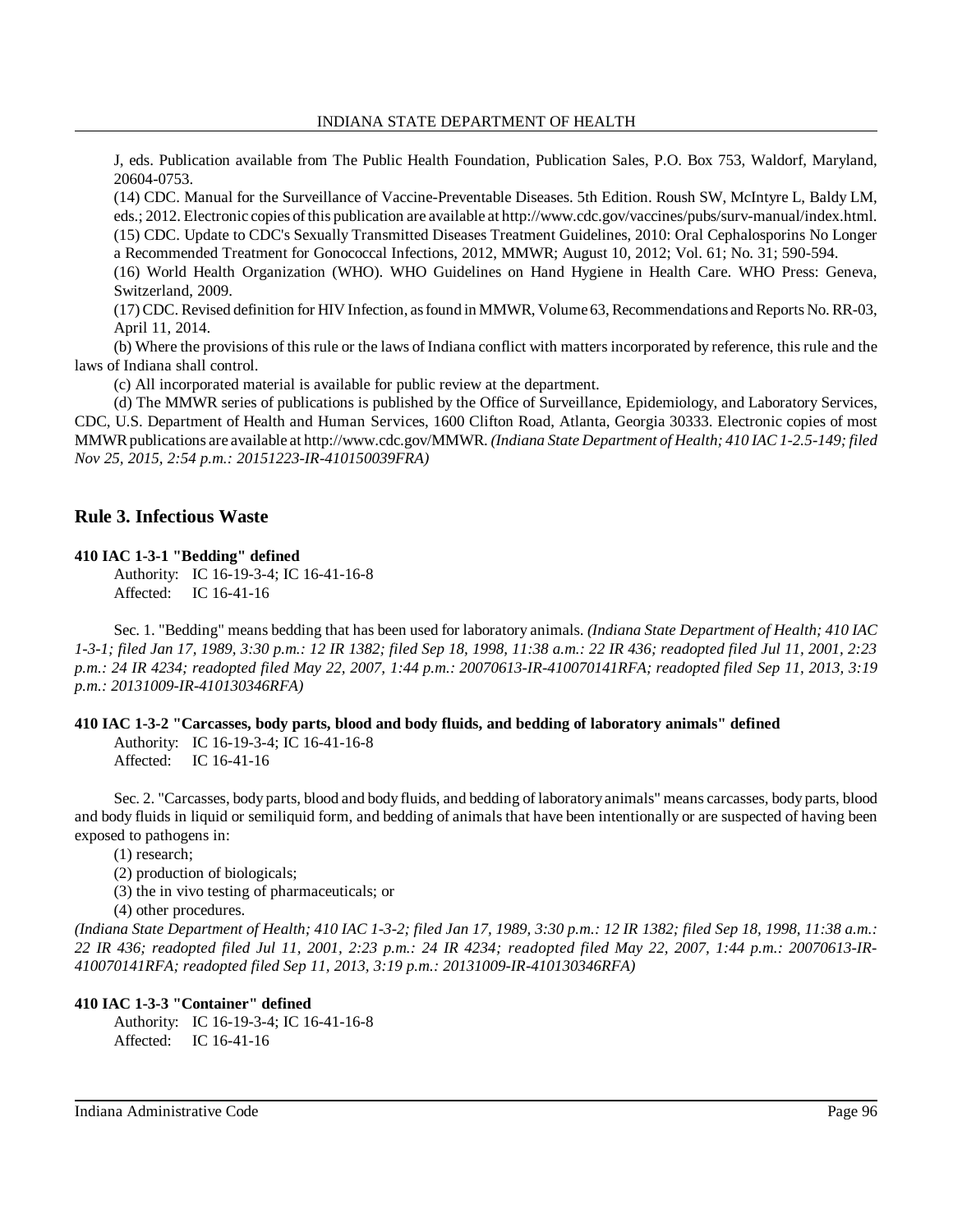Sec. 3. "Container" means any portable device or material in which infectious waste is:

(1) stored;

(2) transported;

(3) treated;

(4) disposed of; or

(5) otherwise handled.

(Indiana State Department of Health; 410 IAC 1-3-3; filed Jan 17, 1989, 3:30 p.m.: 12 IR 1382; filed Sep 18, 1998, 11:38 a.m.: *22 IR 436; readopted filed Jul 11, 2001, 2:23 p.m.: 24 IR 4234; readopted filed May 22, 2007, 1:44 p.m.: 20070613-IR-410070141RFA; readopted filed Sep 11, 2013, 3:19 p.m.: 20131009-IR-410130346RFA)*

# **410 IAC 1-3-4 "Contaminated sharp" defined**

Authority: IC 16-19-3-4; IC 16-41-16-8 Affected: IC 16-41-16

Sec. 4. "Contaminated sharp" means an object that is capable of cutting or penetrating the skin and has been in contact with blood or body fluids. The term includes any of the following:

(1) Hypodermic or suture needle.

(2) Syringe.

(3) Scalpel blade.

(4) Pipette.

(5) Lancet.

(6) Broken glass.

(Indiana State Department of Health; 410 IAC 1-3-4; filed Jan 17, 1989, 3:30 p.m.: 12 IR 1382; filed Sep 18, 1998, 11:38 a.m.: *22 IR 437; readopted filed Jul 11, 2001, 2:23 p.m.: 24 IR 4234; readopted filed May 22, 2007, 1:44 p.m.: 20070613-IR-410070141RFA; readopted filed Sep 11, 2013, 3:19 p.m.: 20131009-IR-410130346RFA)*

# **410 IAC 1-3-5 "Communicable disease" defined**

Authority: IC 16-19-3-4; IC 16-41-16-8 Affected: IC 16-41-2-1

Sec. 5. "Communicable disease" means a communicable disease as defined by rule under IC 16-41-2-1. *(Indiana State Department of Health; 410 IAC 1-3-5; filed Jan 17, 1989, 3:30 p.m.: 12 IR 1382; filed Sep 18, 1998, 11:38 a.m.: 22 IR 437;* readopted filed Jul 11, 2001, 2:23 p.m.: 24 IR 4234; readopted filed May 22, 2007, 1:44 p.m.: 20070613-IR-410070141RFA; *readopted filed Sep 11, 2013, 3:19 p.m.: 20131009-IR-410130346RFA)*

# **410 IAC 1-3-5.5 "Department" defined**

Authority: IC 16-19-3-4; IC 16-41-16-8 Affected: IC 16-41-16

Sec. 5.5. "Department" meansthe Indiana state department of health.*(Indiana State Department of Health; 410 IAC1-3-5.5; filed Sep 18, 1998, 11:38 a.m.: 22 IR 437; readopted filed Jul 11, 2001, 2:23 p.m.: 24 IR 4234; readopted filed May 22, 2007, 1:44 p.m.: 20070613-IR-410070141RFA; readopted filed Sep 11, 2013, 3:19 p.m.: 20131009-IR-410130346RFA)*

# **410 IAC 1-3-6 "Emergency medical services provider" defined**

Authority: IC 16-19-3-4; IC 16-41-16-8 Affected: IC 16-31-3

Sec. 6. "Emergency medical services provider" means a person certified under IC 16-31-3. *(Indiana State Department of* Health; 410 IAC 1-3-6; filed Jan 17, 1989, 3:30 p.m.: 12 IR 1382; filed Sep 18, 1998, 11:38 a.m.: 22 IR 437; readopted filed Jul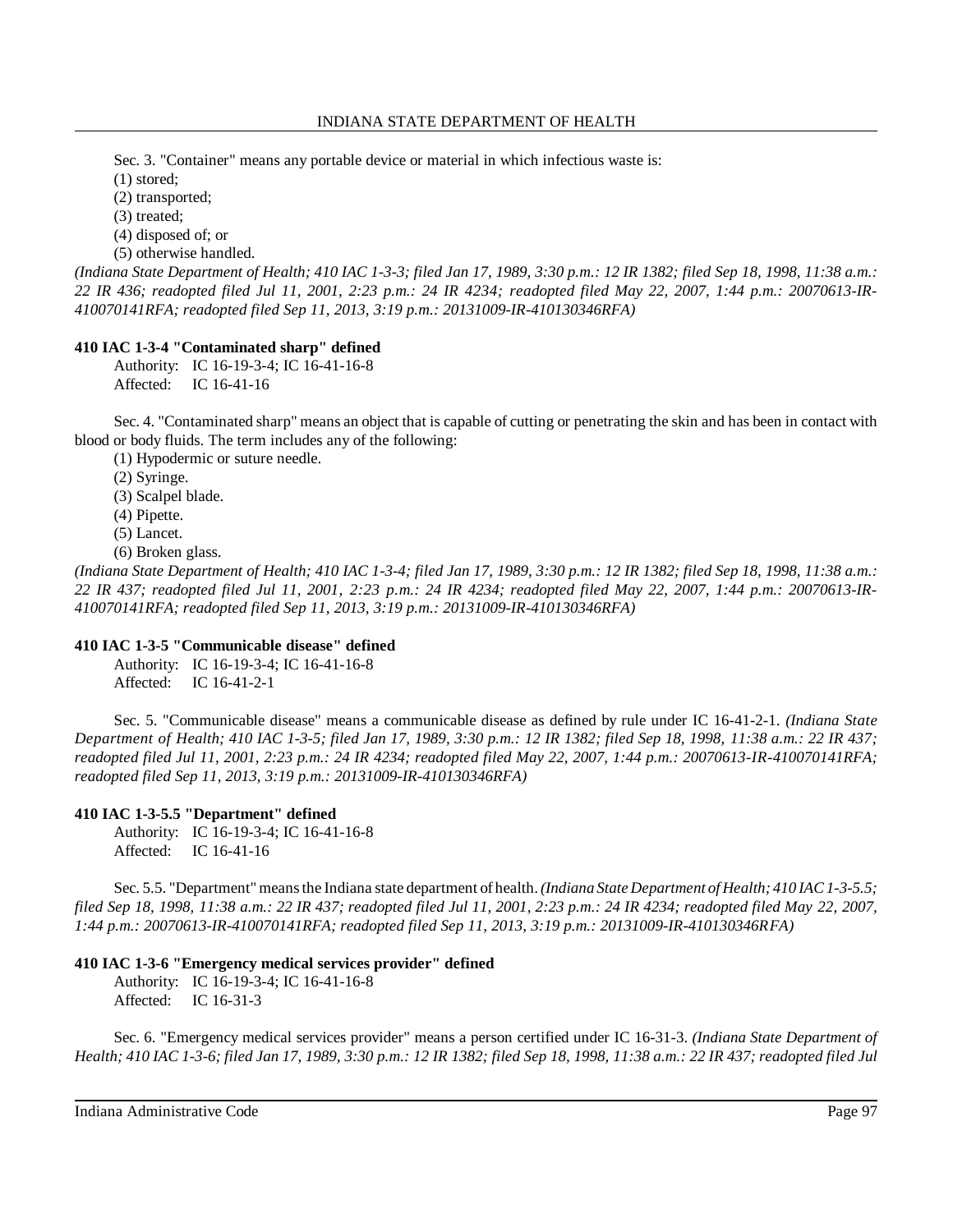11, 2001, 2:23 p.m.: 24 IR 4234; readopted filed May 22, 2007, 1:44 p.m.: 20070613-IR-410070141RFA; readopted filed Sep 11, *2013, 3:19 p.m.: 20131009-IR-410130346RFA)*

# **410 IAC 1-3-7 "Facility" defined**

Authority: IC 16-19-3-4; IC 16-41-16-8 Affected: IC 16-21-2; IC 16-28-1; IC 16-41-12; IC 16-41-16

Sec. 7. "Facility" means any of the following places where infectious waste activity occurs:

- (1) Hospital.
- (2) Ambulatory surgical center as defined in IC 16-21-2.
- (3) Medical/diagnostic laboratory.
- (4) Blood center as defined in IC 16-41-12.
- (5) Pharmaceutical company.
- (6) Academic research laboratory company.
- (7) Industrial research laboratory.
- (8) Health facility as defined in IC 16-28-1.
- (9) Office and mobile units of a health care provider.
- (10) Diet or health care clinic.
- (11) Office of a veterinarian.
- (12) Veterinary hospital.
- (13) Emergency medical services provider.
- (14) Mortuary.

(Indiana State Department of Health; 410 IAC 1-3-7; filed Jan 17, 1989, 3:30 p.m.: 12 IR 1383; filed Sep 18, 1998, 11:38 a.m.: *22 IR 437; readopted filed Jul 11, 2001, 2:23 p.m.: 24 IR 4234; readopted filed May 22, 2007, 1:44 p.m.: 20070613-IR-410070141RFA; readopted filed Sep 11, 2013, 3:19 p.m.: 20131009-IR-410130346RFA)*

# **410 IAC 1-3-8 "Health care provider" defined**

Authority: IC 16-19-3-4; IC 16-41-16-8 Affected: IC 16-18-2-163; IC 16-41-16

Sec. 8. "Health care provider" means a person employed as, or by, or receiving training from, a provider as defined in IC 16-18-2-163, or by a laboratory, blood center, state institution, or any other facilitywhere the person islikely to have direct contact with blood or body fluids. *(Indiana State Department of Health; 410 IAC 1-3-8; filed Jan 17, 1989, 3:30 p.m.: 12 IR 1383; filed Sep 18, 1998, 11:38 a.m.: 22 IR 437; readopted filed Jul 11, 2001, 2:23 p.m.: 24 IR 4234; readopted filed May 22, 2007, 1:44 p.m.: 20070613-IR-410070141RFA; readopted filed Sep 11, 2013, 3:19 p.m.: 20131009-IR-410130346RFA)*

# **410 IAC 1-3-9 "Infectious waste activity" defined**

Authority: IC 16-19-3-4; IC 16-41-16-8 Affected: IC 16-41-16

Sec. 9. "Infectious waste activity" means the:

(1) generation;

(2) collection;

(3) storage;

(4) transportation;

(5) treatment; or

(6) disposal of infectious waste;

as defined in this rule. (Indiana State Department of Health; 410 IAC 1-3-9; filed Jan 17, 1989, 3:30 p.m.: 12 IR 1383; filed Sep 18, 1998, 11:38 a.m.: 22 IR 438; readopted filed Jul 11, 2001, 2:23 p.m.: 24 IR 4234; readopted filed May 22, 2007, 1:44 p.m.: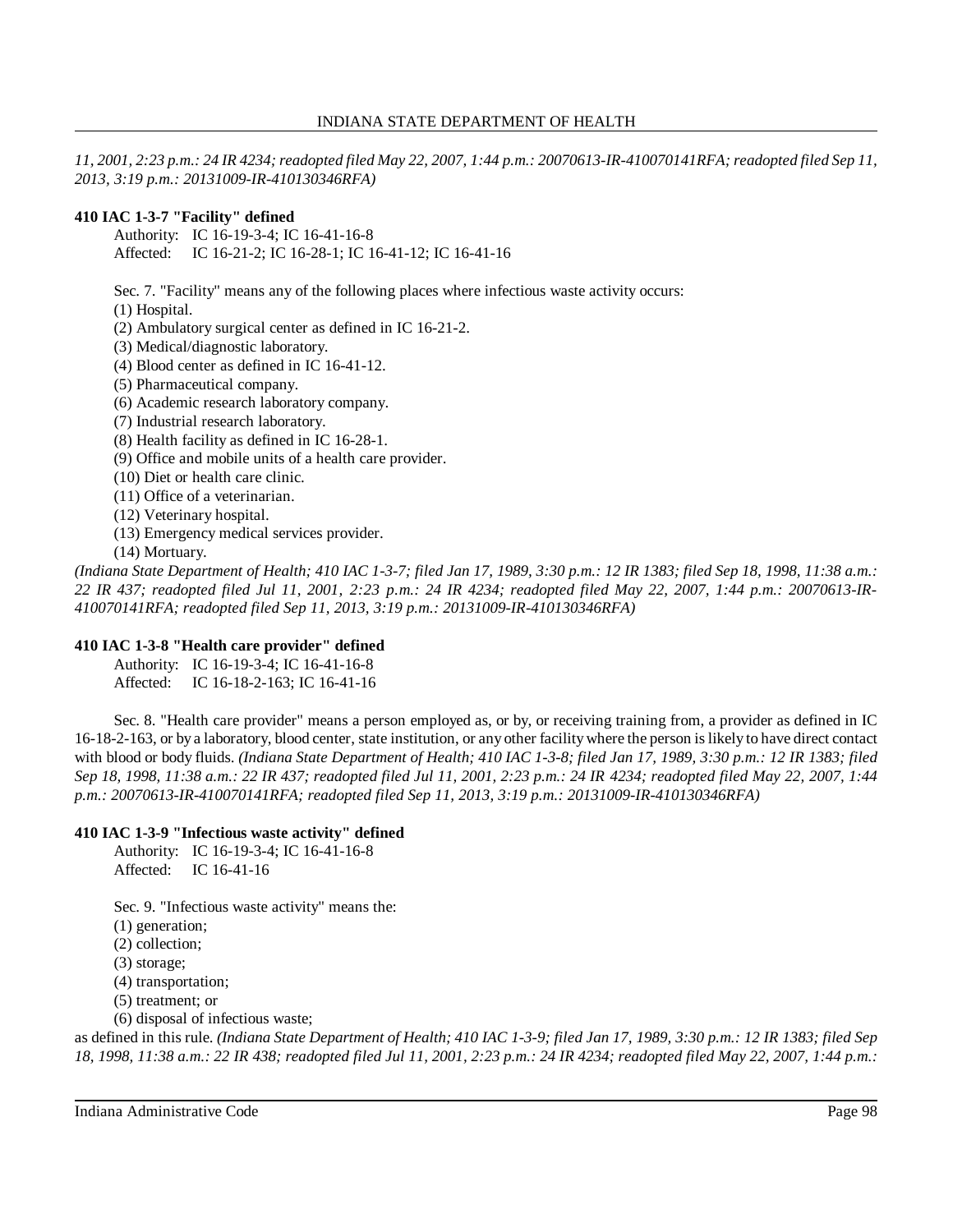#### INDIANA STATE DEPARTMENT OF HEALTH

*20070613-IR-410070141RFA; readopted filed Sep 11, 2013, 3:19 p.m.: 20131009-IR-410130346RFA)*

## **410 IAC 1-3-10 "Infectious waste" defined**

Authority: IC 16-19-3-4; IC 16-41-16-8 Affected: IC 16-41-16

Sec. 10. (a) "Infectious waste", except as provided in subsection (b), means waste that epidemiologic evidence indicates is capable of transmitting a dangerous communicable disease. The term includes, but is not limited to, the following:

(1) Contaminated sharps or contaminated objects that could potentially become contaminated sharps.

(2) Infectious biological cultures, infectious associated biologicals, and infectious agent stock.

(3) Pathological waste.

(4) Blood and blood products in liquid and semiliquid form.

(5) Carcasses, body parts, blood and body fluids in liquid and semiliquid form, and bedding of laboratory animals.

(6) Other waste that has been intermingled with infectious waste.

(b) The term, as it applies to a home health agency or to services delivered in the home of a hospice patient, includes only contaminated sharps. (Indiana State Department of Health; 410 IAC 1-3-10; filed Jan 17, 1989, 3:30 p.m.: 12 IR 1383; filed Sep 18, 1998, 11:38 a.m.: 22 IR 438; readopted filed Jul 11, 2001, 2:23 p.m.: 24 IR 4234; readopted filed May 22, 2007, 1:44 p.m.: *20070613-IR-410070141RFA; readopted filed Sep 11, 2013, 3:19 p.m.: 20131009-IR-410130346RFA)*

## **410 IAC 1-3-11 "Mortuary" defined**

Authority: IC 16-19-3-4; IC 16-41-16-8 Affected: IC 16-41-16; IC 25-15-2-15

Sec. 11. "Mortuary" means a funeral home as defined in IC 25-15-2-15. *(Indiana State Department of Health; 410 IAC 1-3-* 11; filed Jan 17, 1989, 3:30 p.m.: 12 IR 1383; filed Sep 18, 1998, 11:38 a.m.: 22 IR 438; readopted filed Jul 11, 2001, 2:23 p.m.: *24 IR 4234; readopted filed May 22, 2007, 1:44 p.m.: 20070613-IR-410070141RFA; readopted filed Sep 11, 2013, 3:19 p.m.: 20131009-IR-410130346RFA)*

## **410 IAC 1-3-12 "Pathological waste" defined**

Authority: IC 16-19-3-4; IC 16-41-16-8 Affected: IC 16-41-16

Sec. 12. "Pathological waste" means:

(1) tissues;

(2) organs;

(3) body parts; and

(4) blood or body fluids in liquid or semiliquid form of humans;

that are removed during surgery, biopsy, or autopsy. *(Indiana State Department of Health; 410 IAC 1-3-12; filed Jan 17, 1989,* 3:30 p.m.: 12 IR 1383; filed Sep 18, 1998, 11:38 a.m.: 22 IR 438; readopted filed Jul 11, 2001, 2:23 p.m.: 24 IR 4234; readopted *filed May 22, 2007, 1:44 p.m.: 20070613-IR-410070141RFA; readopted filed Sep 11, 2013, 3:19 p.m.: 20131009-IR-410130346RFA)*

#### **410 IAC 1-3-13 "Person" defined**

Authority: IC 16-19-3-4; IC 16-41-16-8 Affected: IC 16-41-16

Sec. 13. "Person" means any: (1) individual; (2) facility;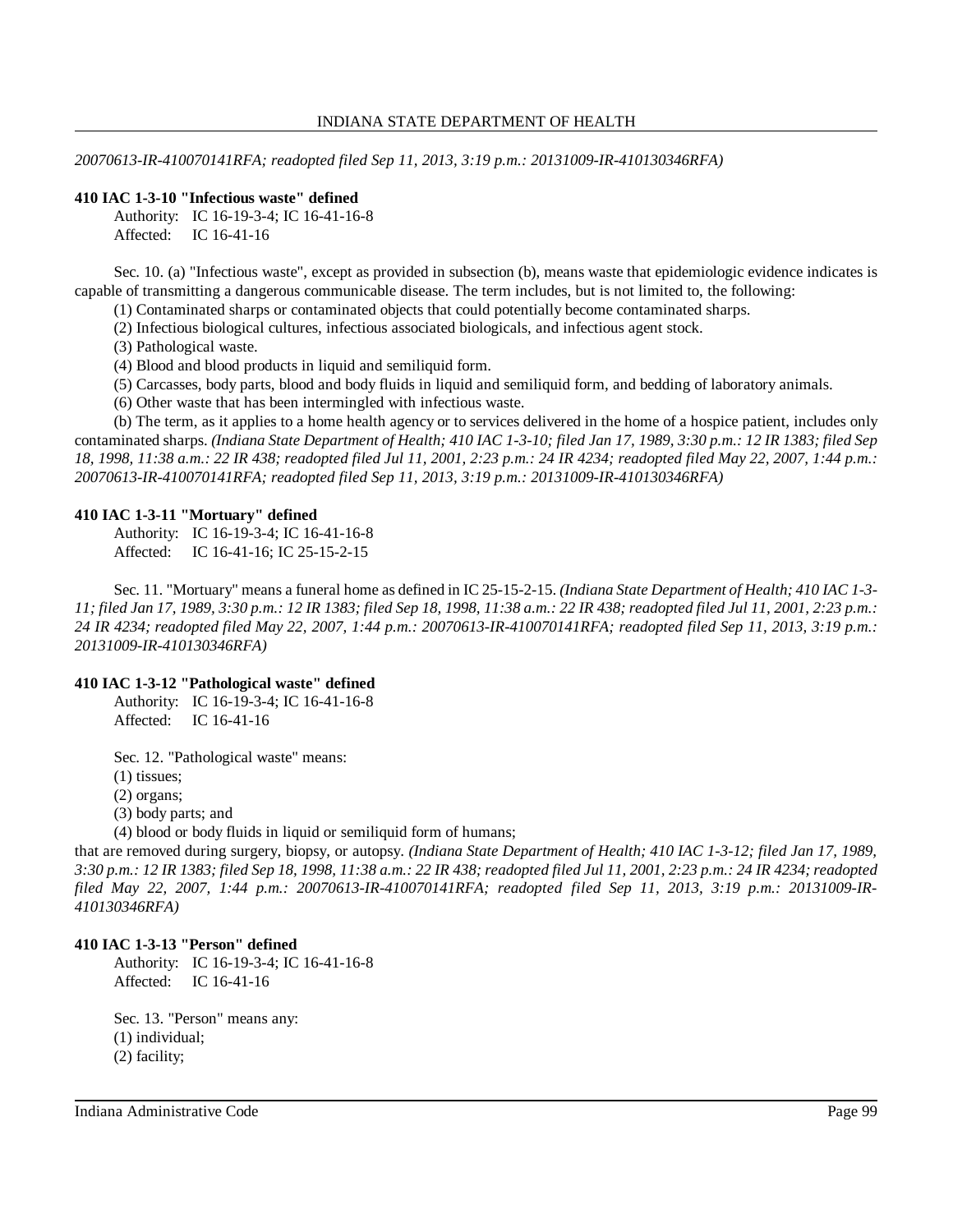(3) partnership; (4) copartnership; (5) firm; (6) company; (7) association; (8) joint-stock company; (9) corporation; (10) governmental entity; or

(11) agent.

(Indiana State Department of Health; 410 IAC 1-3-13; filed Jan 17, 1989, 3:30 p.m.: 12 IR 1383; filed Sep 18, 1998, 11:38 a.m.: 22 IR 438; readopted filed Jul 11, 2001, 2:23 p.m.: 24 IR 4234; readopted filed May 22, 2007, 1:44 p.m.: 20070613-IR-*410070141RFA; readopted filed Sep 11, 2013, 3:19 p.m.: 20131009-IR-410130346RFA)*

## **410 IAC 1-3-14 "Secured area" defined**

Authority: IC 16-19-3-4; IC 16-41-16-8 Affected: IC 16-41-16

Sec. 14. "Secured area" means an area that is designed and maintained to prevent the entryof unauthorized persons. *(Indiana* State Department of Health; 410 IAC 1-3-14; filed Jan 17, 1989, 3:30 p.m.: 12 IR 1383; filed Sep 18, 1998, 11:38 a.m.: 22 IR 438; *readopted filed Jul 11, 2001, 2:23 p.m.: 24 IR 4234; readopted filed May 22, 2007, 1:44 p.m.: 20070613-IR-410070141RFA; readopted filed Sep 11, 2013, 3:19 p.m.: 20131009-IR-410130346RFA)*

# **410 IAC 1-3-15 "Semiliquid blood and blood products" defined**

Authority: IC 16-19-3-4; IC 16-41-16-8 Affected: IC 16-41-16

Sec. 15. "Semiliquid blood and blood products" means blood and blood products that have intermediate fluid properties and are capable of flowing in a manner similar to a liquid. *(Indiana State Department of Health; 410 IAC 1-3-15; filed Jan 17, 1989,* 3:30 p.m.: 12 IR 1384; filed Sep 18, 1998, 11:38 a.m.: 22 IR 438; readopted filed Jul 11, 2001, 2:23 p.m.: 24 IR 4234; readopted *filed May 22, 2007, 1:44 p.m.: 20070613-IR-410070141RFA; readopted filed Sep 11, 2013, 3:19 p.m.: 20131009-IR-410130346RFA)*

### **410 IAC 1-3-16 "State board" defined (Repealed)**

Sec. 16. *(Repealed by Indiana State Department of Health; filed Sep 18, 1998, 11:38 a.m.: 22 IR 440)*

### **410 IAC 1-3-17 "Storage" defined**

Authority: IC 16-19-3-4; IC 16-41-16-8 Affected: IC 16-41-16

Sec. 17. "Storage" means the containment of infectious waste in such a manner as not to constitute:

(1) collection;

(2) treatment;

(3) transport; or

(4) disposal.

(Indiana State Department of Health; 410 IAC 1-3-17; filed Jan 17, 1989, 3:30 p.m.: 12 IR 1384; filed Sep 18, 1998, 11:38 a.m.: *22 IR 439; readopted filed Jul 11, 2001, 2:23 p.m.: 24 IR 4234; readopted filed May 22, 2007, 1:44 p.m.: 20070613-IR-410070141RFA; readopted filed Sep 11, 2013, 3:19 p.m.: 20131009-IR-410130346RFA)*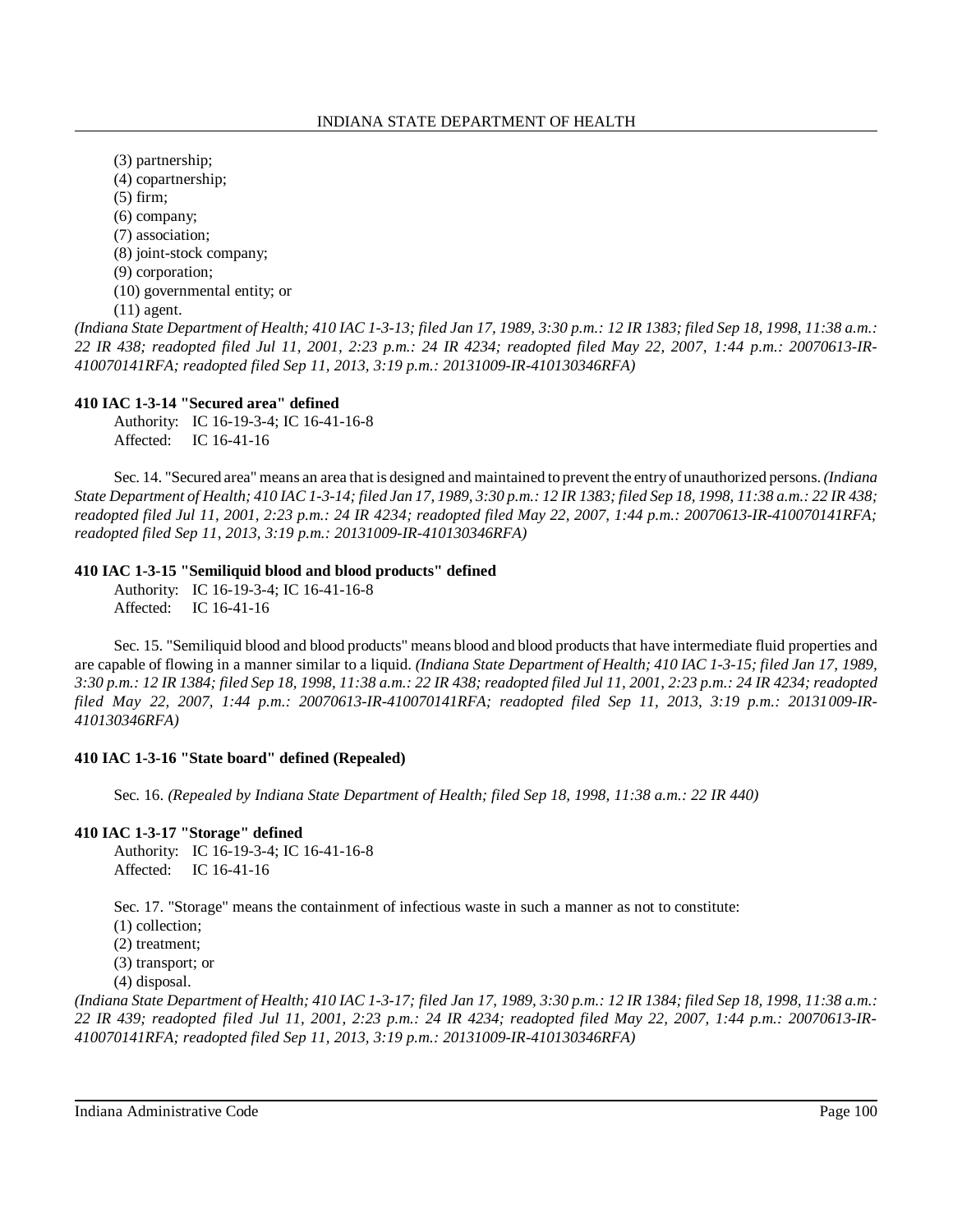#### **410 IAC 1-3-18 "Veterinarian" defined**

Authority: IC 16-19-3-4; IC 16-41-16-8 Affected: IC 16-41-16

Sec. 18. "Veterinarian" means a person authorized to practice veterinary medicine under IC 15-5-1.1 *[IC 15-5 wasrepealed* by P.L.2-2008, SECTION 83, effective July 1, 2008.]. (Indiana State Department of Health; 410 IAC 1-3-18; filed Jan 17, 1989, 3:30 p.m.: 12 IR 1384; filed Sep 18, 1998, 11:38 a.m.: 22 IR 439; readopted filed Jul 11, 2001, 2:23 p.m.: 24 IR 4234; readopted *filed May 22, 2007, 1:44 p.m.: 20070613-IR-410070141RFA; readopted filed Sep 11, 2013, 3:19 p.m.: 20131009-IR-410130346RFA)*

### **410 IAC 1-3-19 "Waste" defined**

Authority: IC 16-19-3-4; IC 16-41-16-8 Affected: IC 16-41-16

Sec. 19. "Waste" means any solid, liquid, or semiliquid material that:

(1) is discarded or being accumulated prior to being discarded; or

(2) has served its natural, biological, medical, or intended purpose and is generally discarded and not reused.

(Indiana State Department of Health; 410 IAC 1-3-19; filed Jan 17, 1989, 3:30 p.m.: 12 IR 1384; filed Sep 18, 1998, 11:38 a.m.: *22 IR 439; readopted filed Jul 11, 2001, 2:23 p.m.: 24 IR 4234; readopted filed May 22, 2007, 1:44 p.m.: 20070613-IR-410070141RFA; readopted filed Sep 11, 2013, 3:19 p.m.: 20131009-IR-410130346RFA)*

#### **410 IAC 1-3-20 "Waste handlers" defined**

Authority: IC 16-19-3-4; IC 16-41-16-8 Affected: IC 16-41-16

Sec. 20. "Waste handlers" means any person who handles infectious waste. *(Indiana State Department of Health; 410 IAC* 1-3-20; filed Jan 17, 1989, 3:30 p.m.: 12 IR 1384; filed Sep 18, 1998, 11:38 a.m.: 22 IR 439; readopted filed Jul 11, 2001, 2:23 *p.m.: 24 IR 4234; readopted filed May 22, 2007, 1:44 p.m.: 20070613-IR-410070141RFA; readopted filed Sep 11, 2013, 3:19 p.m.: 20131009-IR-410130346RFA)*

### **410 IAC 1-3-21 Applicability of standards**

Authority: IC 16-19-3-4; IC 16-41-16-8 Affected: IC 16-41-11

Sec. 21. (a) This rule applies, without regard to quantity, to defined facilities and persons involved in infectious waste activity.

(b) This rule represents minimum standards, and persons may utilize more stringent standards.

(c) All written policies required under thisrule shall, at a minimum, complywith the requirements of IC 16-41-11. *(Indiana* State Department of Health; 410 IAC 1-3-21; filed Jan 17, 1989, 3:30 p.m.: 12 IR 1384; filed Sep 18, 1998, 11:38 a.m.: 22 IR 439; readopted filed Jul 11, 2001, 2:23 p.m.: 24 IR 4234; readopted filed May 22, 2007, 1:44 p.m.: 20070613-IR-410070141RFA; *readopted filed Sep 11, 2013, 3:19 p.m.: 20131009-IR-410130346RFA)*

### **410 IAC 1-3-22 Appropriate containment and labeling; effective treatment, transport, or disposal**

Authority: IC 16-19-3-4; IC 16-41-16-8 Affected: IC 16-41-16

Sec. 22. For purposes of IC 16-41-16 and this rule, the generator of infectious waste is responsible for the appropriate containment, appropriate labeling, effective treatment, transport, and disposal of infectious waste as required by this rule. A person may provide services to the generator of infectious waste, including the appropriate containment, appropriate labeling, effective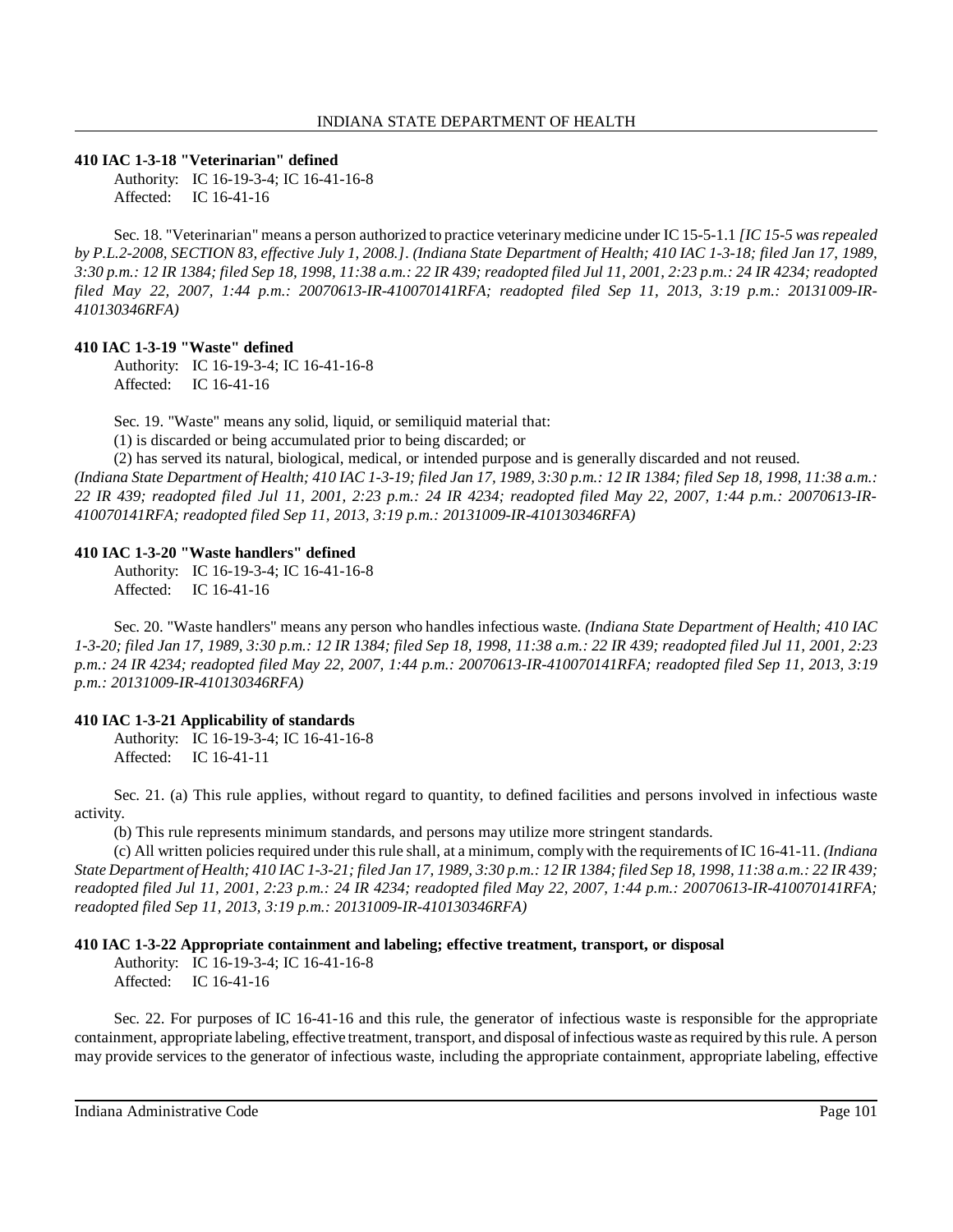### INDIANA STATE DEPARTMENT OF HEALTH

treatment, transport, or disposal of infectious waste. Both the generator of infectious waste and the person providing services to the generator of infectious waste are responsible for complying with the requirements set forth in this rule. *(Indiana State* Department of Health; 410 IAC 1-3-22; filed Jan 17, 1989, 3:30 p.m.: 12 IR 1384; filed Sep 18, 1998, 11:38 a.m.: 22 IR 439; *readopted filed Jul 11, 2001, 2:23 p.m.: 24 IR 4234; readopted filed May 22, 2007, 1:44 p.m.: 20070613-IR-410070141RFA; readopted filed Sep 11, 2013, 3:19 p.m.: 20131009-IR-410130346RFA)*

# **410 IAC 1-3-23 Written policies, procedures**

Authority: IC 16-19-3-4; IC 16-41-16-8 Affected: IC 16-41-16-9

Sec. 23. All persons and facilities subject to this rule shall:

(1) have a written policy and procedures that, at a minimum, contain:

- (A) the requirements contained in this rule; and
- (B) the sanctions, including discipline and dismissal of persons, if warranted, for failure to follow the requirements set forth in this rule;

(2) provide necessaryinstruction andmaterials, including protective garments, toimplement thisrule prior to giving a person an assignment where contact with infectious waste is likely;

(3) maintain a record of such instruction, including an attendance record of a person's participation in the instruction; and (4) make all records available to the department for inspection under IC 16-41-16-9.

(Indiana State Department of Health; 410 IAC 1-3-23; filed Jan 17, 1989, 3:30 p.m.: 12 IR 1384; filed Sep 18, 1998, 11:38 a.m.: *22 IR 439; readopted filed Jul 11, 2001, 2:23 p.m.: 24 IR 4234; readopted filed May 22, 2007, 1:44 p.m.: 20070613-IR-410070141RFA; readopted filed Sep 11, 2013, 3:19 p.m.: 20131009-IR-410130346RFA)*

## **410 IAC 1-3-24 Containment**

Authority: IC 16-19-3-4; IC 16-41-16-8 Affected: IC 16-41-16

Sec. 24. (a) All persons and facilities subject to this rule shall ensure that infectious waste is at all times contained in a manner that will reasonably protect waste handlers and the public from contracting dangerous communicable disease that may result from exposure to the infectious waste.

(b) All persons and facilities subject to this rule shall place contaminated sharps or contaminated objects that could potentiallybecome contaminated sharps, infectious biological cultures, infectious associated biologicals, and infectious agentstock in containers that are:

(1) leak proof, rigid, puncture-resistant;

- (2) tightly sealed to prevent expulsion;
- (3) labeled with the biohazard symbol; and
- (4) effectively treated in accordance with this rule prior to being stored in an unsecured area and sent for final disposal.

(c) All persons and facilitiessubject to thisrule shall place pathological waste; laboratoryanimal carcasses, laboratoryanimal body parts, laboratory animal blood and bodyfluids, and laboratory animal bedding; human blood; human blood productsin liquid or semiliquid form; and human body fluids that are visibly contaminated with blood in containers that are:

- (1) impervious to moisture;
- (2) sufficient strength and thickness to prevent expulsion;
- (3) secured to prevent leakage or expulsion;
- (4) labeled with the biohazard symbol; and

(5) effectively treated in accordance with this rule prior to being placed in an unsecured area and sent for final disposal. *(Indiana State Department of Health; 410 IAC 1-3-24; filed Jan 17, 1989, 3:30 p.m.: 12 IR 1385; readopted filed Jul 11, 2001,* 2:23 p.m.: 24 IR 4234; readopted filed May 22, 2007, 1:44 p.m.: 20070613-IR-410070141RFA; readopted filed Sep 11, 2013, 3:19 *p.m.: 20131009-IR-410130346RFA)*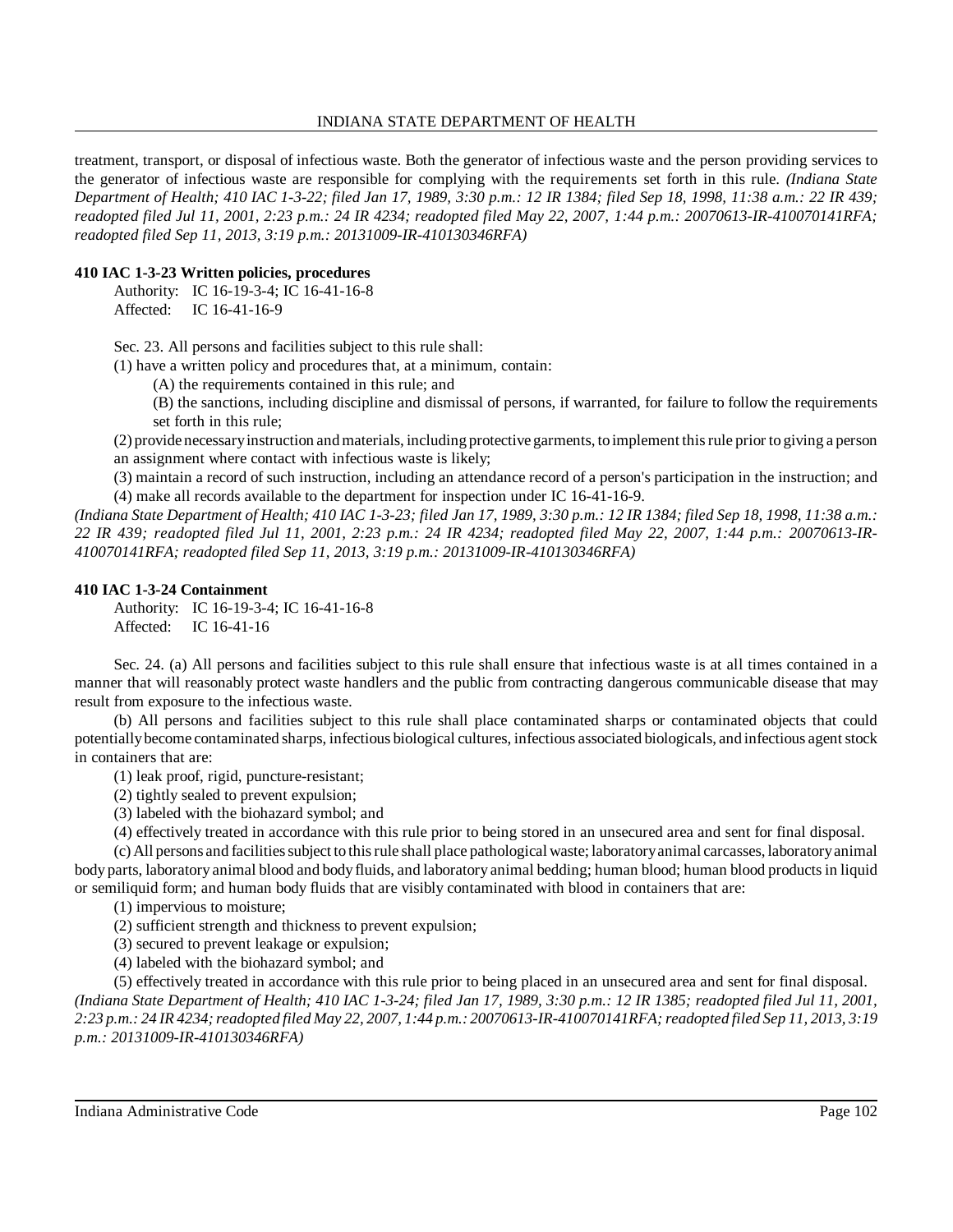### **410 IAC 1-3-25 Storage**

Authority: IC 16-19-3-4; IC 16-41-16-8 Affected: IC 16-41-16

Sec. 25. If infectious waste is stored prior to final disposal, all persons subject to this rule shall: (1) store infectious waste in a secure area that:

(A) is locked or otherwise secured to eliminate access by or exposure to the general public;

(B) affords protection from adverse environmental conditions and vermin; and

(C) has a prominently displayed biohazard symbol;

(2) store infectious waste in a manner that preserves the integrity of the container, and is not conducive to rapid microbial growth and putrefaction; and

(3) disinfect reusable containers for infectious waste each time that they are emptied, unless the surfaces of the reusable containers have been protected from contamination by disposable liners, bags, or other devices that are removed with the infectious waste.

*(Indiana State Department of Health; 410 IAC 1-3-25; filed Jan 17, 1989, 3:30 p.m.: 12 IR 1385; readopted filed Jul 11, 2001,* 2:23 p.m.: 24 IR 4234; readopted filed May 22, 2007, 1:44 p.m.: 20070613-IR-410070141RFA; readopted filed Sep 11, 2013, 3:19 *p.m.: 20131009-IR-410130346RFA)*

## **410 IAC 1-3-26 Treatment**

Authority: IC 16-19-3-4; IC 16-41-16-8 Affected: IC 16-41-16

Sec. 26. (a) All persons and facilities subject to this rule shall either effectively treat infectious waste in accordance with this rule or transport infectious waste off-site for effective treatment in accordance with this rule.

(b) A treatment is effective if it reduces the pathogenic qualities of infectious waste for safe handling, is designed for the specific infectious waste involved, and is carried out in a manner consistent with this rule. Effective treatment may include:

(1) incineration;

- (2) steam sterilization;
- (3) chemical disinfection;
- (4) thermal inactivation;
- (5) irradiation; or

(6) discharge in a sanitary sewer or septic system that is properly installed and operating in accordance with state and local laws.

(c) Except as provided in section 28 ofthisrule, all persons and facilitiessubject to thisrule may store, transport, and dispose of infectious waste that has been effectively treated in accordance with thisrule in the usual manner for waste that is noninfectious. *(Indiana State Department of Health; 410 IAC 1-3-26; filed Jan 17, 1989, 3:30 p.m.: 12 IR 1385; readopted filed Jul 11, 2001,* 2:23 p.m.: 24 IR 4234; readopted filed May 22, 2007, 1:44 p.m.: 20070613-IR-410070141RFA; readopted filed Sep 11, 2013, 3:19 *p.m.: 20131009-IR-410130346RFA)*

### **410 IAC 1-3-27 Protection in transport**

Authority: IC 16-19-3-4; IC 16-41-16-8 Affected: IC 16-41-16

Sec. 27. All persons and facilities subject to this rule shall:

(1) transport infectious waste in a manner that reasonablyprotects waste handlers and the public from contracting dangerous communicable disease; and

(2) effectively treat infectious waste in accordance with this rule before it is compacted.

*(Indiana State Department of Health; 410 IAC 1-3-27; filed Jan 17, 1989, 3:30 p.m.: 12 IR 1385; readopted filed Jul 11, 2001,* 2:23 p.m.: 24 IR 4234; readopted filed May 22, 2007, 1:44 p.m.: 20070613-IR-410070141RFA; readopted filed Sep 11, 2013, 3:19